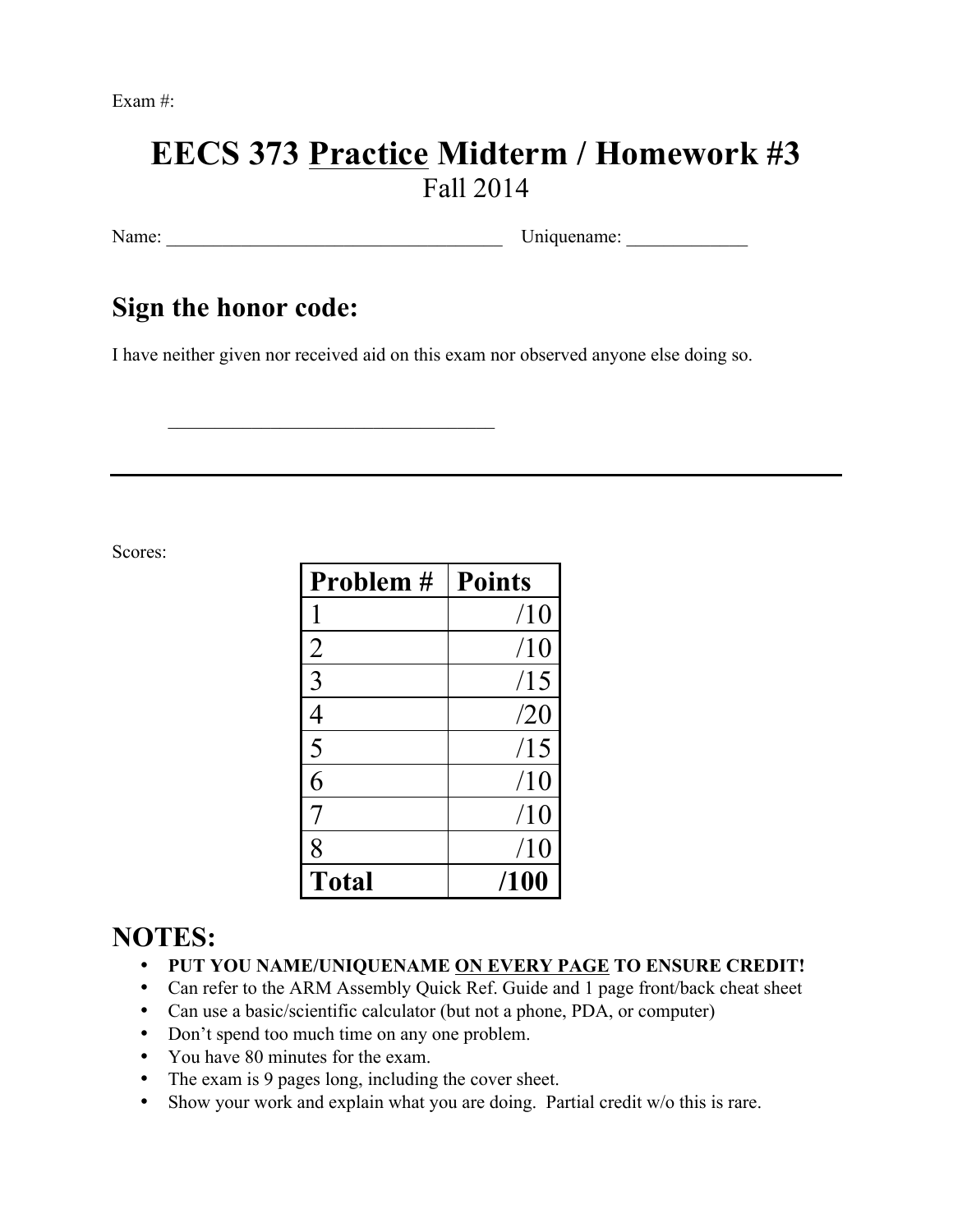Name: Uname:

- 1) Fill-in-the-blank or circle the *best* answer. **[10 pts, all or no points for each question]**
	- a) The ARM EABI specifies that the first parameter of a function call should be stored in register \_\_\_\_ and the return address is stored in register \_\_\_\_.
	- b) The ARM Thumb-2 instruction set has *16-bit / 32-bit / 16- and 32-bit* encodings.
	- c) A 40 MHz clock with a 20% duty cycle is high for \_\_\_\_\_\_\_\_\_\_\_\_\_\_\_ *ns* per cycle.
	- d) An ARM EABI-compliant procedure that calls another procedure should *always / sometimes / never* save and restore the **lr** register.
	- e) The SPI bus **does / does not** support flow control using the ACK bit.
	- f) A *UART / SPI / I2C* is an asynchronous communications interface.
	- g) I2C bus transfers are *asynchronous / synchronous* and use *dedicated chip select lines / addresses embedded in frames*.
	- h) In the Verilog hardware description language, an @(posedge clock) block would be used when implementing a *mux / adder / flip-flop / priority encoder*.
	- i) If multiple devices share a single interrupt line and generate interrupts at the same rate, then processor workload *remains constant / grows linearly / grows quadratically* with the number of devices.
	- j) The RESET vector and initial stack pointer goes in the *.text / .data / .bss* section.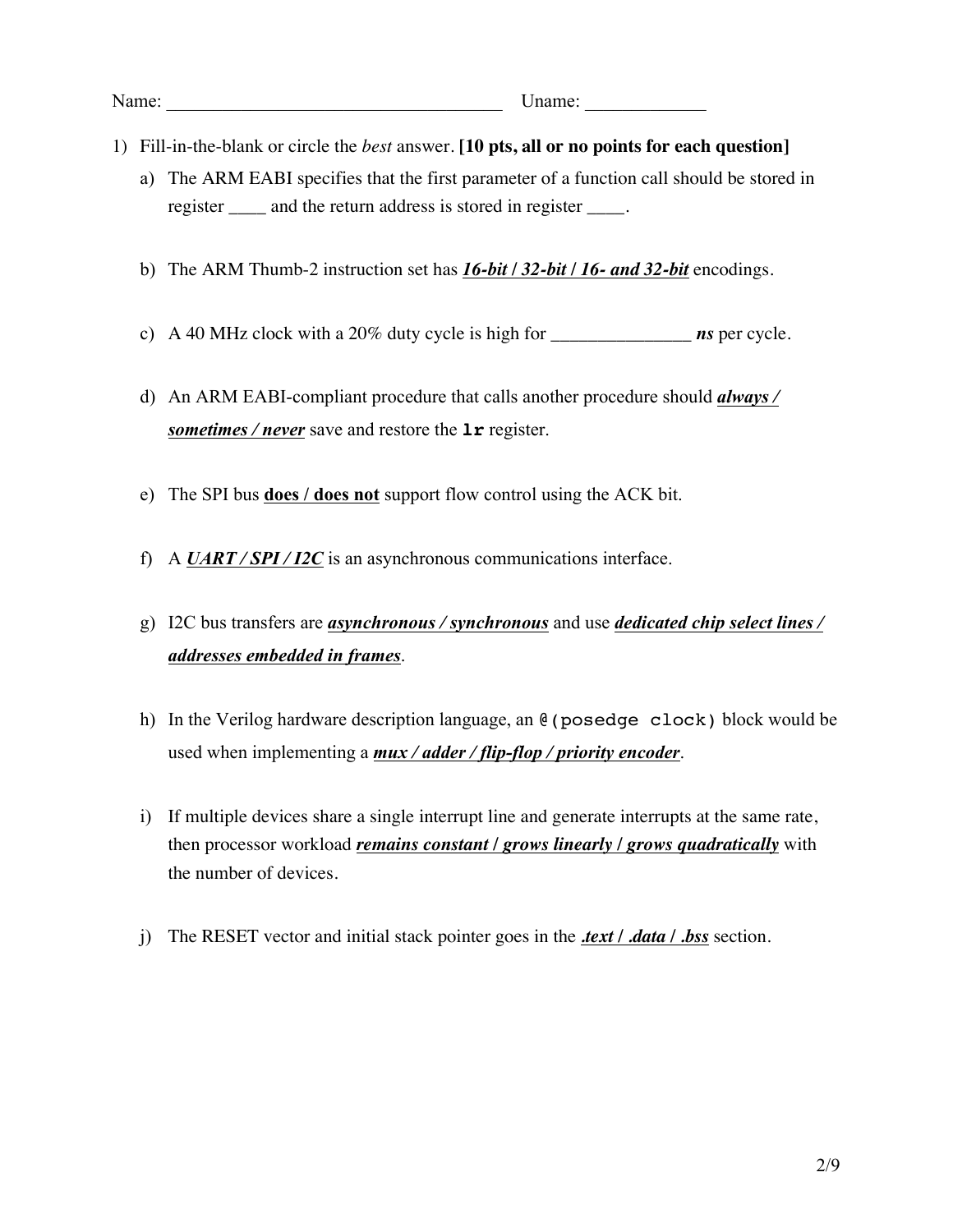2) Assembly, C, and the ABI. Consider the following program. **[10]**

```
/**
 * Print an int.
 */
void printint(int a) { printf("%d\n", a); }
/**
 * Sum the first n elements of array a.
 */ 
int add(int a[], int n) {
   int i, sum=0;
  for (i = 0; i < n; i++) sum+=a[i];
  printint(sum);
   return(sum);
}
/**
 * Test program. Should print out 10.
 */
main () {
   int x[] = {1, 2, 3, 4, 5};
   add(x, 4);
}
```
Rewrite only the add function in ARM assembly, and make sure that your code conforms to the EABI for both the callee part (saving the registers, handing input parameters, etc.) and the caller part (passing parameters for the printint call, etc.). Do not use recursion to implement your code. The assembly code should assemble without errors. Write clearly and comment the code.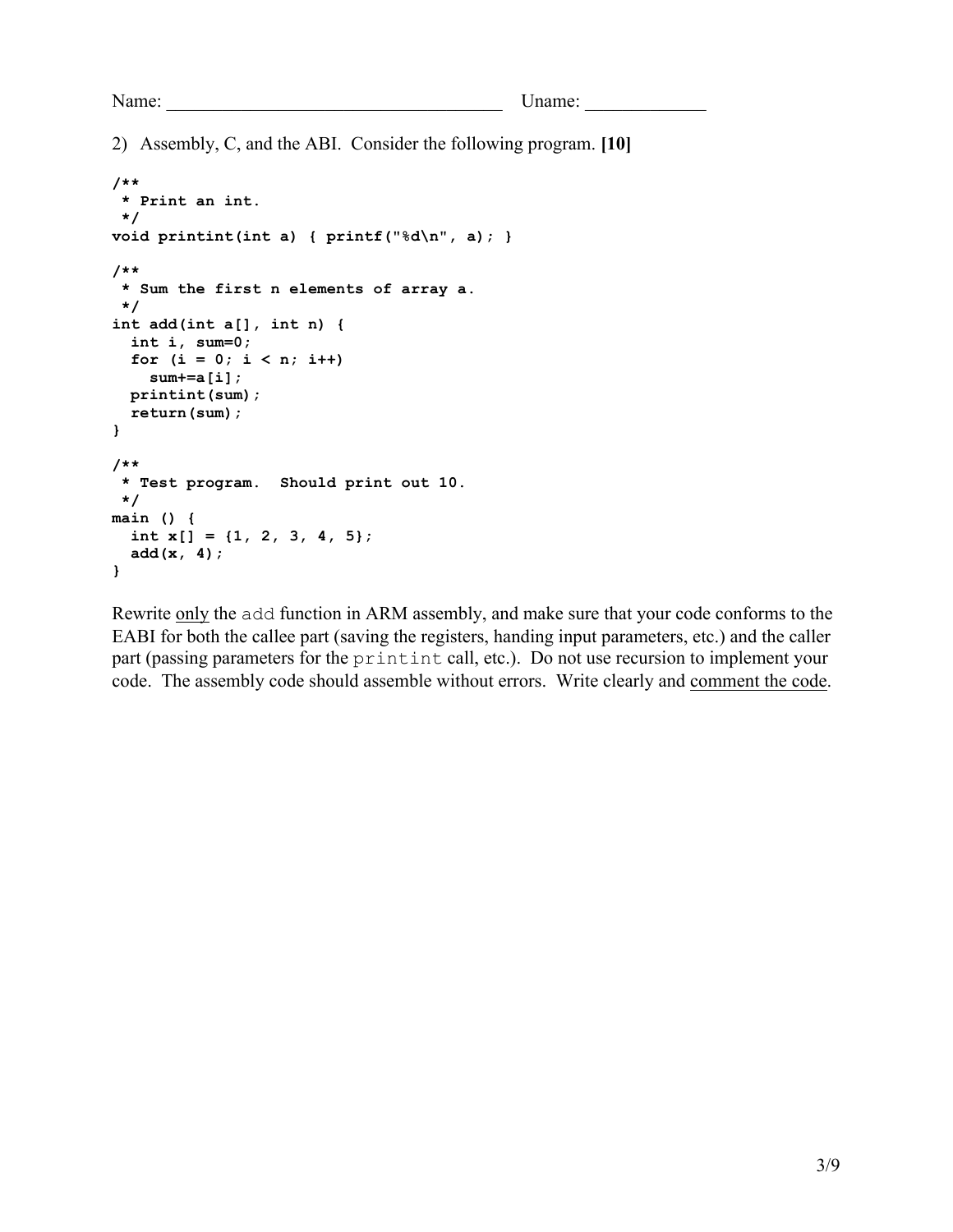#### 3) ARM Assembly Language. **[15]**

a) Assume you wrote the ARM assembly language instruction: **add r9, r9, r11** What is the machine encoding of this instruction in hex? Use the table below. **[5]**

| <b>Encoding T2</b> All versions of the Thumb ISA.                                                                                                                                                                                                                                                                                                        |    |     |  |  |  |
|----------------------------------------------------------------------------------------------------------------------------------------------------------------------------------------------------------------------------------------------------------------------------------------------------------------------------------------------------------|----|-----|--|--|--|
| ADD < c > <rdn> , <rm></rm></rdn>                                                                                                                                                                                                                                                                                                                        |    |     |  |  |  |
| 15 14 13 12 11 10 9 8 7 6 5 4 3 2 1 0                                                                                                                                                                                                                                                                                                                    |    |     |  |  |  |
| $\begin{bmatrix} 0 & 1 & 0 & 0 & 0 & 1 & 0 & 0 & 0 \end{bmatrix}$                                                                                                                                                                                                                                                                                        | Rm | Rdn |  |  |  |
| $ if (DN:Rdn) == '1101'    Rm == '1101' then SEE ADD (SP plus register);$<br>$ d = \text{UInt(DN:Rdn)}$ ; $n = \text{UInt(DN:Rdn)}$ ; $m = \text{UInt(Rm)}$ ; setflags = FALSE;<br>${\vert$ (shift_t, shift_n) = (SRType_LSL, 0);<br> if $d == 15$ && InITBlock() && !LastInITBlock() then UNPREDICTABLE;<br>$if d == 15$ && m == 15 then UNPREDICTABLE; |    |     |  |  |  |

### **Machine Code:** \_\_\_\_\_\_\_\_\_\_\_\_\_\_\_\_\_\_\_\_\_\_\_\_\_\_\_\_\_

b) Assume that **r3=0xaabbccdd** and **r1=0x00001000**, and all other registers and memory are initialized to zero. After running the following code, what are the values of registers **r1**, **r3**, and **r5**? Annotate each line of code to show your partial results. **[5]**

|        | ldr $r3$ , $r1$ ] | str $r3, [r1, #1]$<br>ldrb $r5,$ [r1], #2<br>orr r5, r5, #0x0f<br>strh r3, $[r1, #-4]!$ |
|--------|-------------------|-----------------------------------------------------------------------------------------|
| $r1 =$ |                   |                                                                                         |
| $r3 =$ |                   |                                                                                         |
|        |                   |                                                                                         |

c) Convert the following 16-bit, two's complement hex numbers into signed decimal. **[5]**

| Hex    | Decimal |
|--------|---------|
|        |         |
| 0x1000 |         |
| 0xfffc |         |
| 0xffff |         |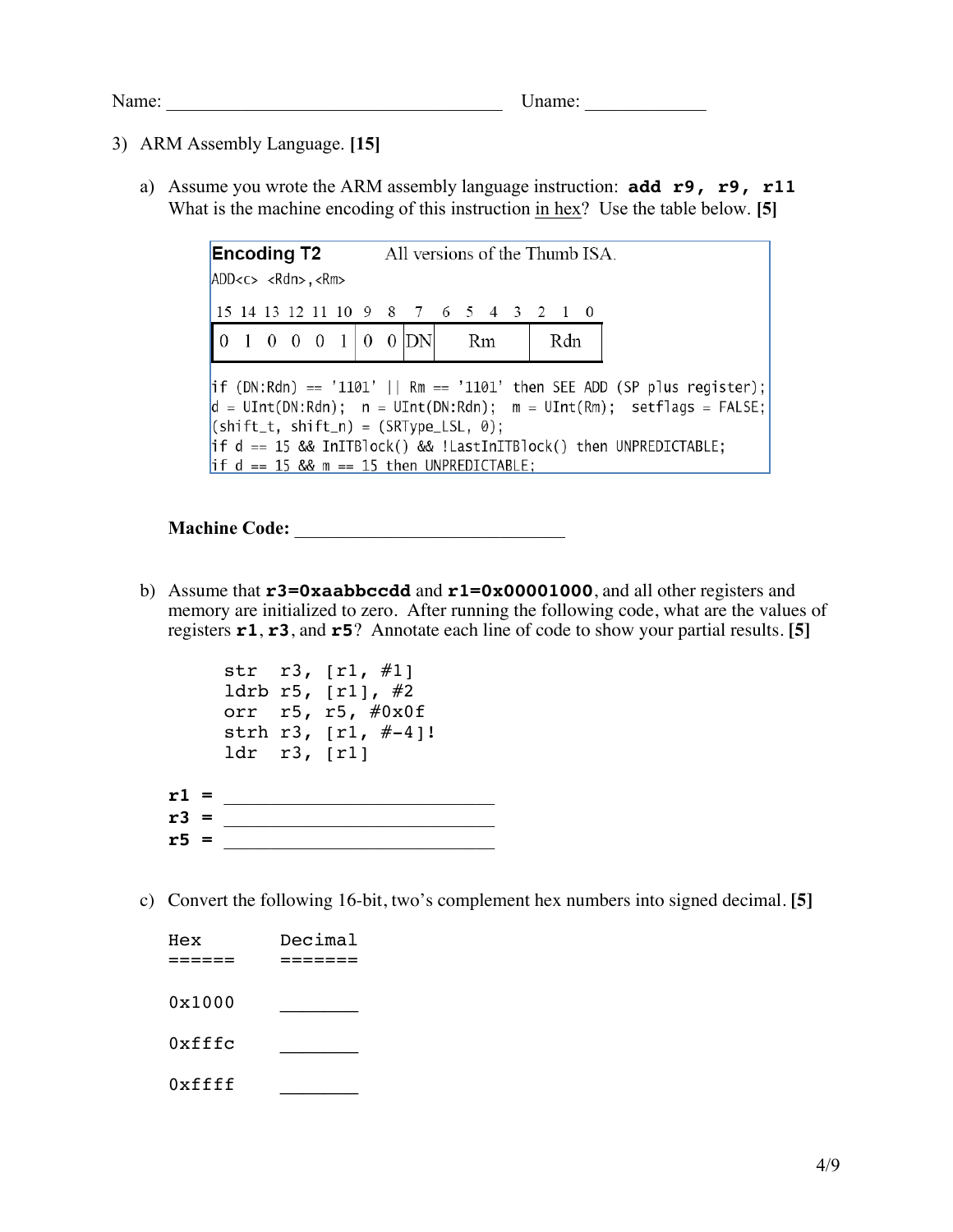4) Memory-Mapped I/O. **[20]**

a) Assume you have a memory-mapped register location REG\_FOO on a 32-bit architecture. Modify main to add 7 to REG\_FOO's value. Your code should compile without any warnings. **[10]**

```
#include <stdio.h>
#include <inttypes.h>
#define REG_FOO 0x40000140
main () {
   // Your code here to declare reg and 
  // add 7 to REG FOO's value.
  printf("0x%x\n", *reg); // Prints out new value
}
```
b) Sketch the glue logic needed to interface a D flip-flop (DFF) to the APB. The PSEL line is the peripheral select (i.e. it goes high when the processor is addressing the DFF). The DFF will be attached to data bits zero (PWDATA[0] and PRDATA[0]), perhaps through tri-state drivers. You should be able to change the value of the DFF by writing the memory location corresponding to the PSEL and read the current value of the DFFs by reading the location. Assume that the DFF has an enable (ENA) line that, when not asserted, ignores any inputs (e.g.  $D$  and  $CLK$ ) but continues to drive  $O$  and  $O#$ . The APB signals are: PCLK, PADDR, PWRITE, PSEL, PENABLE, PWDATA, PRDATA. **[10]**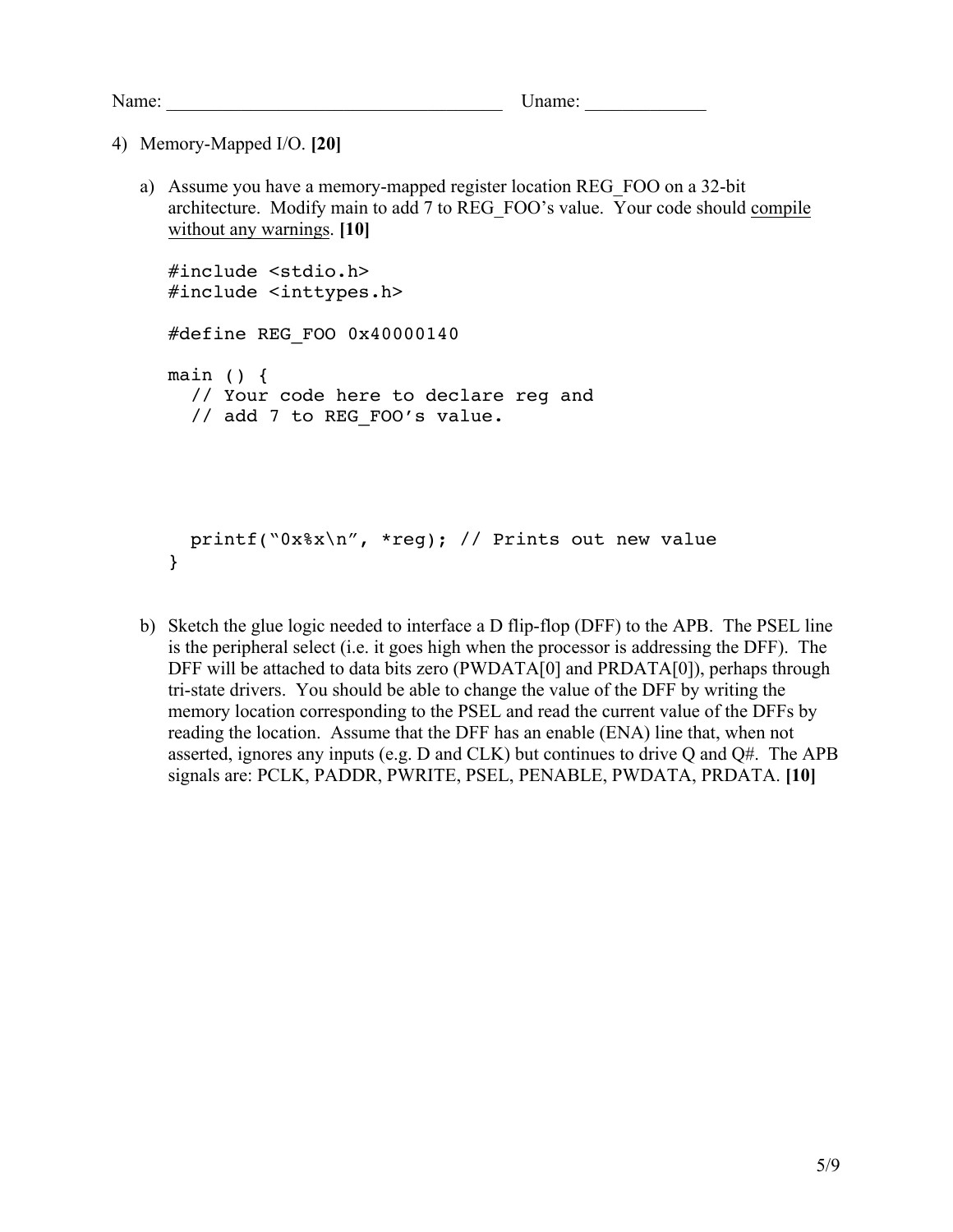#### 5) Serial Buses. **[15]**

a) I2C. The standard-mode I2C specification uses open-drain logic. Under this scheme, bus devices drive the SCL and SDA bus lines low (to 0 V) but rely on a shared, external pullup resistor (typically 10 k $\Omega$ ) to send a high bit (at 3.3V or 5V) by "pulling-up" the bus line. **How long** will a low-to-high transition take, after the SDA line has been at 0V for a long time, if low is 0 V, VCC is 3 V, a "high" is 80% of VCC (e.g. 2.4 V), the aggregate bus capacitance is 50 pF, and a 10 kΩ pull-up resistor is used? Show your work. **[8]**

b) Assume you have four devices connected to a microcontroller over a shared I2C bus that is running at 400 kHz and using standard addressing. If the microcontroller reads one data byte from each of the four devices sequentially, what is the maximum data transfer rate in bits/second possible from each device? You analysis should report the useful data that are delivered per unit time. Note that "time" includes both the time required to send useful data and the time required for communication overhead (e.g. any start/stop/ack bits, addressing bytes, etc.). Show your work. **[7]**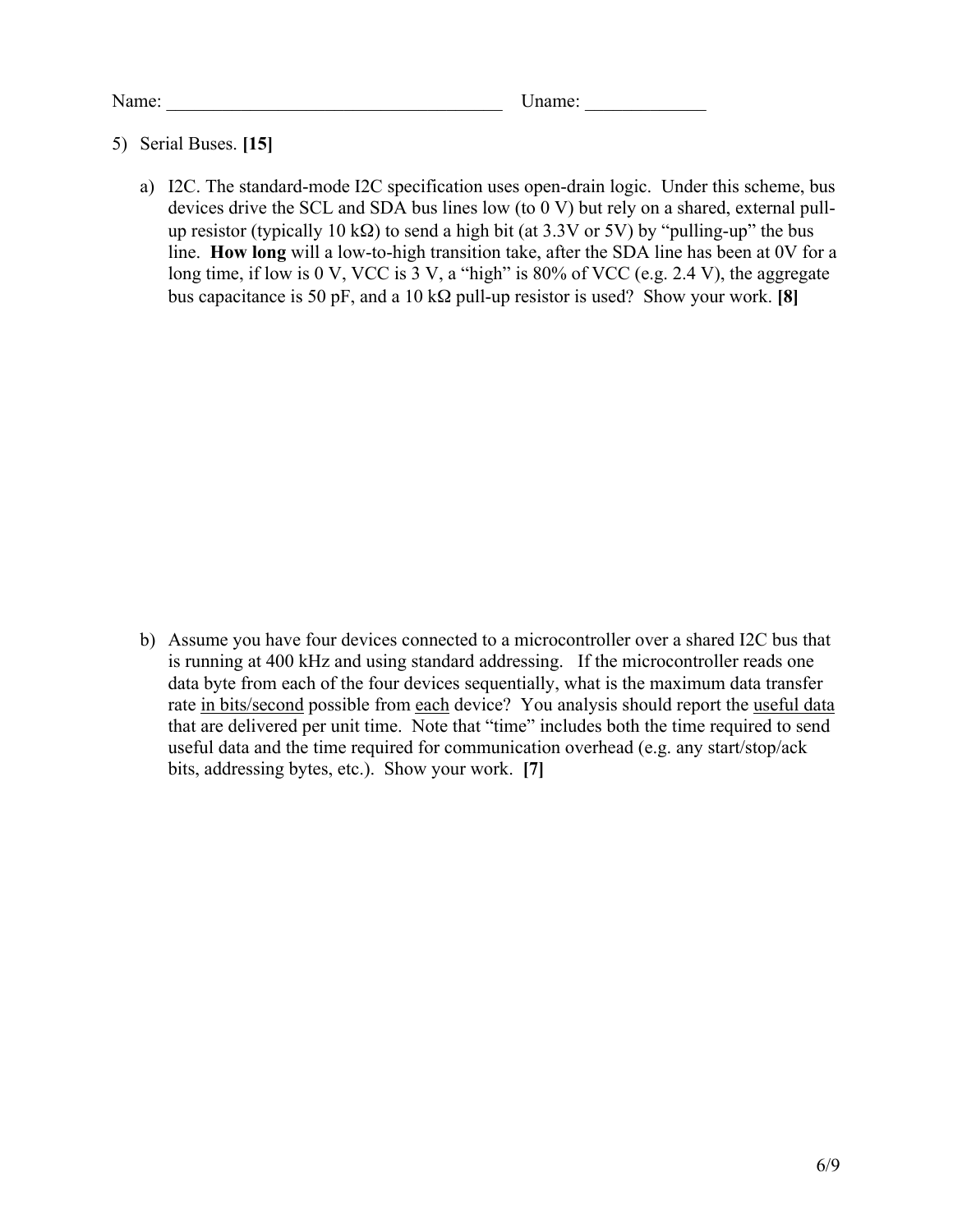| Name: |  | name: |  |
|-------|--|-------|--|
|-------|--|-------|--|

6) Logic Design. Design a digital circuit that takes an input clock of 100 MHz clock (CLKIN) and converts it into an output clock of 5 MHz with a 30% duty cycle (CLKOUT). You may use synchronously resettable D flip-flops and *n*-bit binary counters (make sure to specify the value of *n*). You may express combinational logic as Boolean expressions or using standard logic gates. Label things and write neatly. **[10]**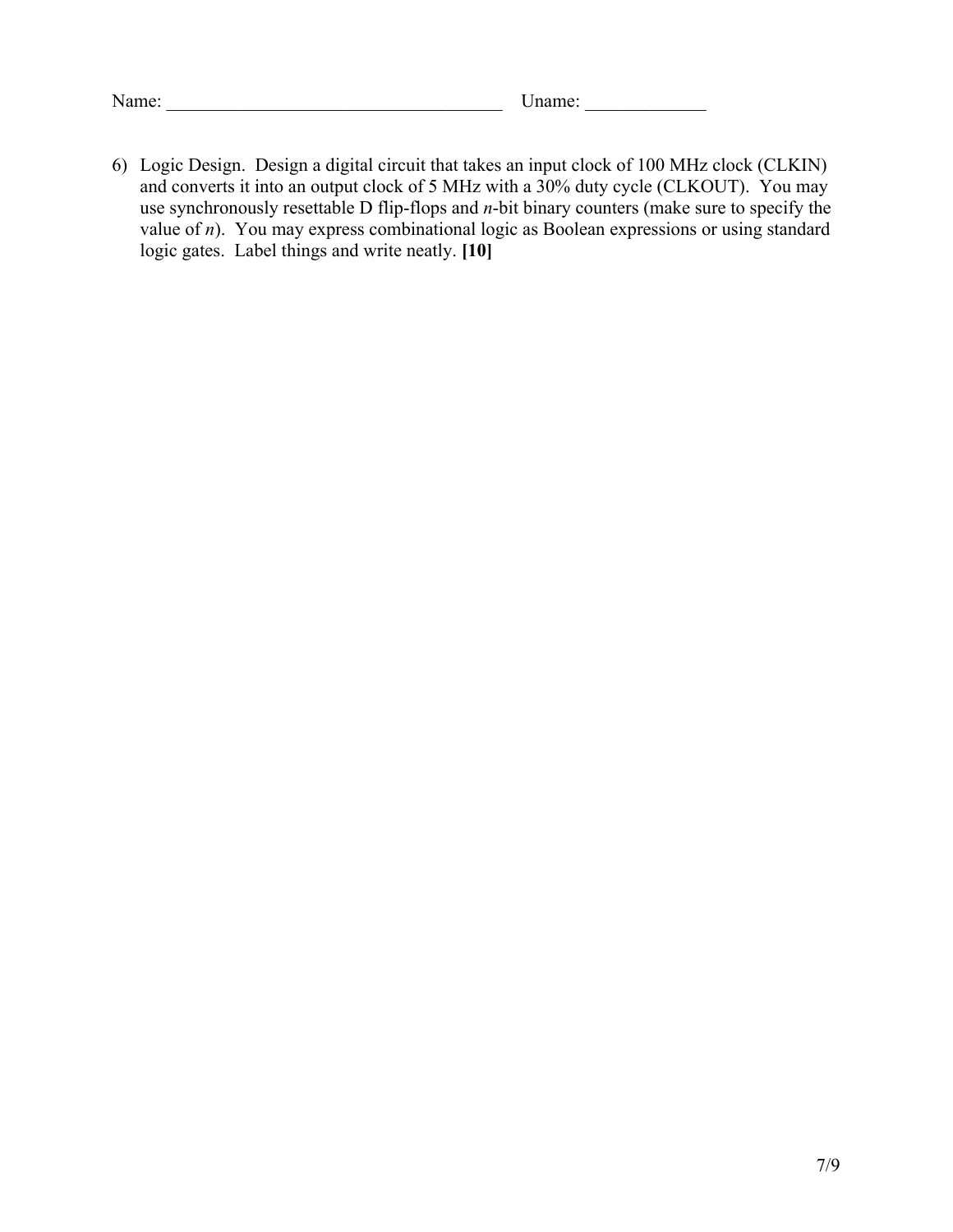| Name: | Jname: |  |
|-------|--------|--|
|       |        |  |

7) Say your code writes the value 0x76543210 to memory location 0x20000604, on an ARM Cortex-M3. Assume this memory location sits in an SRAM with no access delay (i.e. a zero wait state). If you could attach a logic analyzer to the AHB bus, draw a timing diagram that shows what you would expect to see on the logic analyzer for this write operation. Make sure the actual values being transferred on the bus are clearly labeled. **[10]**

| AHB Bus        |                                                                                          |
|----------------|------------------------------------------------------------------------------------------|
| <b>FCLK</b>    | $\hat{\phantom{a}}$<br>$\hat{\phantom{a}}$<br>$\hat{\phantom{a}}$<br>$\hat{\phantom{a}}$ |
| HADDR[31:0]    |                                                                                          |
| <b>HWRITE</b>  |                                                                                          |
| $HWDATA[31:0]$ |                                                                                          |
| HREADY (OUT)   |                                                                                          |
|                |                                                                                          |